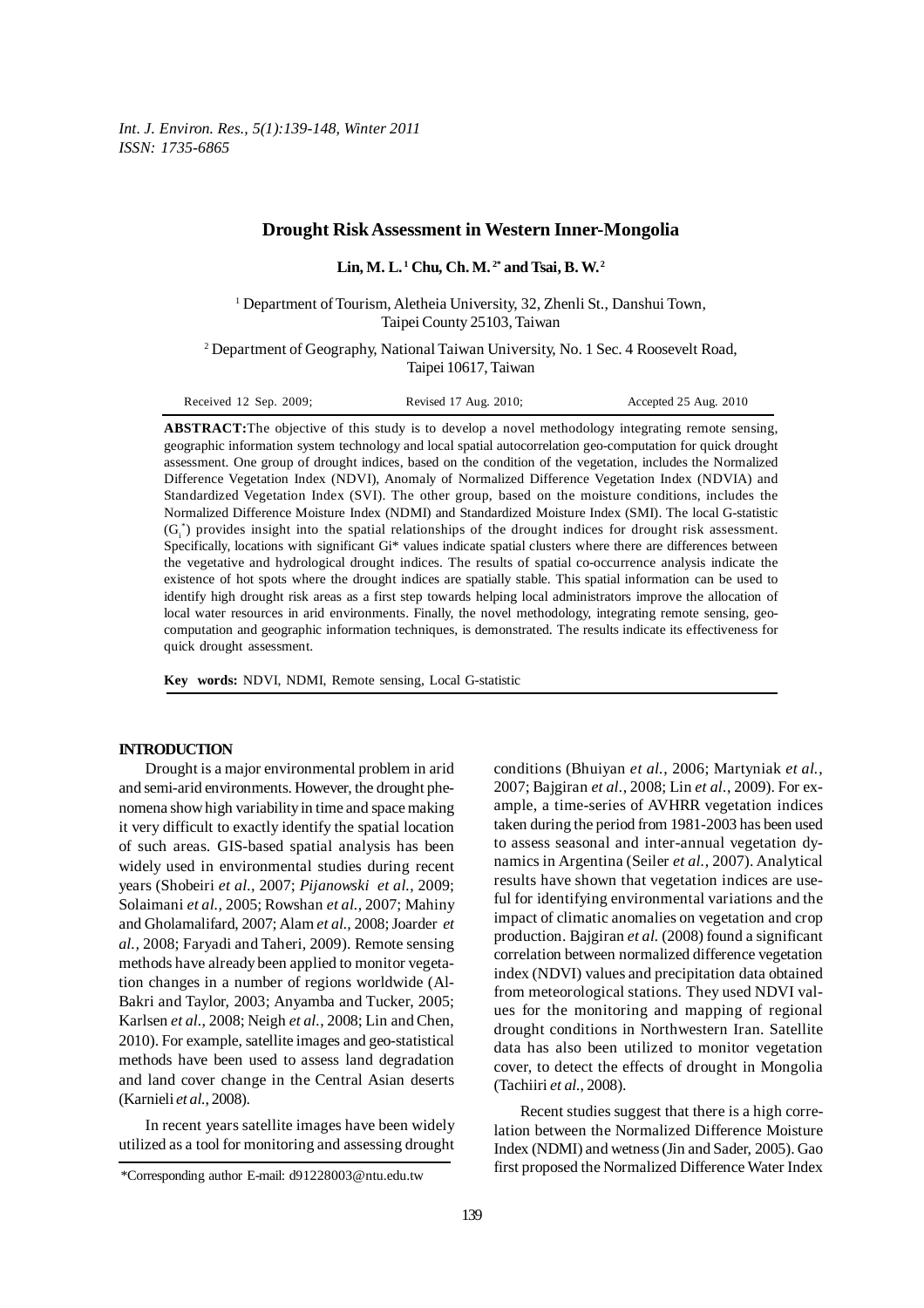(NDWI) in 1996, demonstrating that it can show changes in the liquid water content of vegetation canopies (Gao, 1996). The NDMI is based on the contrast between mid infrared (MIR) and near infrared (NIR) reflectance making it sensitive to changes in vegetation leaf structure and water content (Hayes and Cohen, 2007; Goodwin *et al.*, 2008; Hayes *et al.*, 2008). The index has also proven to be a useful technique for monitoring harvesting and other disturbances in the monitored area (Wilson and Sader, 2002). The NDMI has been demonstrated to be an improvement over the NDVI for the detection of changes in forest cover (Hayes and Cohen, 2007). Many studies have shown that the state of local vegetation and soil moisture content can be monitored and assessed effectively using remote sensing techniques.

This study proposes a novel methodology for drought risk assessment and for mapping the high drought risk area. The integration of remote sensing, geo-computation and geographic information techniques helps overcome the problem of lack of ground truth data to provide a method for quick spatial drought assessment. This methodology forms the basis for estimating the spatial extent of the area of high drought risk, thus making possible assessment of various drought management alternatives. We also conduct a case study, distinguishing between images presenting dry and wet conditions to provide a visual geographic comparison of high drought risk area. To the best of our knowledge, this is the first geocomputation method using satellite derived drought indices to be specifically applied for drought risk assessment with a focus on an oasis ecosystem in an arid environment.

# **MATERIALS & METHODS**

In this study we use the bi-weekly MODIS Vegetation Indices (16-Day L3 Global 250m product) for the period from June 2001 to August 2006 (2001-2006 is used as the base period). The NDVI is a useful measure for monitoring vegetation dynamics. The NDMI is compiled by combining MIR spectral information correlated to moisture content (Jin and Sader, 2005; Hayes and Cohen, 2007). The values of the NDVI and NDMI vary in response to environmental factors such as drought conditions. The NDVI derived vegetative drought indices and the NDMI derived hydrological drought index, which is related to land surface moisture content, both provide important information for drought risk assessment.

Oases are of great ecological importance in the arid environments. An effective approach is needed for quickly identifying high drought risk areas from remotely sensed images of arid environments. We propose using anomalies in the normalized difference vegetation index (NDVIA), standardized vegetation index (SVI), and standardized moisture index (SMI) to evaluate the degree of drought risk. The NDVIA indicates drought conditions by showing the departure from the long-term average for a specific month in comparison to the average range (Anyamba *et al.*, 2001; Bayarjargal *et al.*, 2006). Gutman *et al.* (1996) proposed a land monitoring technique based on the finding of standardized anomalies. Liu and Juárez (2001) suggested the use of standardized anomaly data instead of mean values to be more suitable for investigating the annual departure of the NDVI from the normal. Peters et al. (2002) suggested the integration of the Standardized Vegetation Index (SVI) as one factor when assessing climatic and anthropogenic impacts. The SVI can be used to describe the deviation of vegetation from the normal state (Gutman *et al.*, 1996; Liu and Juárez, 2001; Peters *et al.*, 2002). In this study, we propose a standard moisture index (SMI), similar in form to the SVI, to evaluate land surface moisture conditions. The standardized anomaly SMI is computed by subtracting the sample mean of the NDMI, then dividing by the corresponding sample standard deviation of the NDMI. The NDVIA and SVI can be applied to identify vegetative drought conditions and relative vegetative drought risk. The SMI was applied to identify hydrological drought conditions and relative hydrological drought risk. Ecologists enrich their understanding of spatial processes occurring in the ecosystem by studying spatial structures (Legendre, 1993). The Getis-Ord's G<sub>i</sub> statistic (local G-statistic) method has been applied in a variety of studies to identify spatial clusters of a given phenomena (Getis and Ord, 1992; LeDrew *et al.*, 2004; Lin, 2004; Lees, 2006; Wulder *et al.*, 2007; Tsai *et al.*, 2009). Here, spatial autocorrelation analysis is used to identify those spatial clusters with statistical significance for high drought risk. The local Getis statistic is used to measure spatial autocorrelation at the local level from which it generates clusters of hot (cold) spots indicating spatial distributions of the given phenomena. The value of  $G_i^*$  is calculated at the cut-off distance d, which is defined as the smallest distance which ensures that each sample point has at least one neighbor. We found that a separation distance of 500m ensured that all samples had at least one neighbor. The local G-statistic is calculated for each pixel in the satellite image using the equation from Tsai *et al.* (2009). Assuming that Gi\* (d) is approximately normally distributed (Getis and Ord, 1992), the output from Gi\* (d) can be interpreted as a standard normal variant with an associated probability from the z-score distribution. A high Gi\* value indicates that high values are clustered near each other. Thus, only positively significant clusters (with 95, 99 and 99.5 percent signifi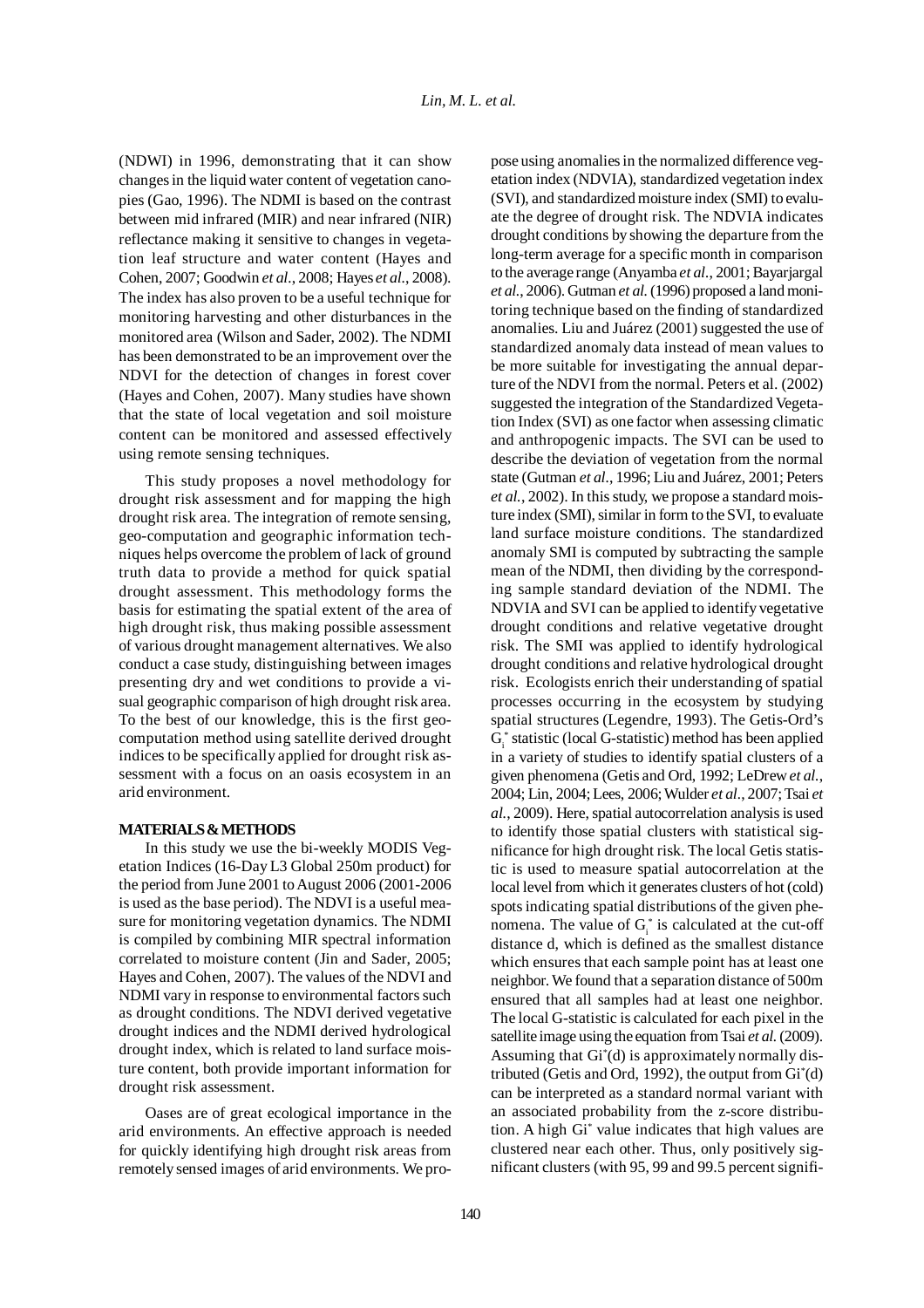cance levels from a two-tailed normal distribution) are mapped to provide geographic information of high drought risk. In a case study the local Getis statistic is computed for NDVIA, SVI and SMI data to examine the relative drought risk and characteristics of the Ejina oasis. The study area was located in the Ejina basin, in Inner-Mongolia, western China (Fig. 1) (latitude N 40° 30' - N 42° 30' and longitude E 99° 03' - E 100° 00'), covering an area of about 845 km2 . It has a semi-arid climate, dry for most of the year except for the summer season. The mean annual precipitation in this region is 40.3 mm. The mean annual evaporation is between 3700 to 4000 mm, with a maximum of 4756 mm (Xue *et al.*, 2006). The vegetation consists mainly of grasslands and Populus euphratica forests. The variation in the water supply in the basin creates seasonal variation in growth of vegetation. Seasonal runoff from nearby mountains (with elevations higher than 2000m) also has a big influence on land cover variability in the Ejina basin.

Over the past decade, regional climate change and human activities in western China have led to serious land degradation, especially in the oases (Liu and Li, 2004; Su *et al.*, 2004). Zhang *et al.* used Thematic Mapper (TM) imagery to detect land cover changes. They found that the riparian woods in the Ejina Oasis region had decreased by 45% in the period from 1982 to 2000 (Zang *et al.*, 2005). Their results also showed that the area covered by water had decreased dramatically by 93% over the same period of time. In another study NOAA/AVHRR satellite data were used to monitor variation in the Eijin Oasis area during the period from 1991 to 2001 (Xue *et al.*, 2006). They found a clear decline in the area covered by vegetation.

The spatial extent of Ejina Oasis is difficult to delineate exactly because the green areas expand from spring to fall and decrease from fall to spring (Lin and Chen, 2010). Summer is the critical growing season when vegetation activity is at its maximum. Thus, we selected summer satellite images from the year 2003 and 2004 as examples to demonstrate the effectiveness of the local G-statistic and spatial co-occurrence analysis to identify spatial information in drought risk areas. The summer of the year 2003 represents the dry conditions and the summer of the year 2004 represents the wet conditions (Lin and Chen, 2010).

# **RESULTS & DISCUSSION**

Fig. 2 shows MODIS images indicating summer vegetation conditions for the years 2003 and 2004. The 2003 and 2004 images depict relatively drier and wetter vegetation conditions. The summer NDVI values for



**Fig. 1. Location of the Ejina basin and study area (Ejina Oasis)**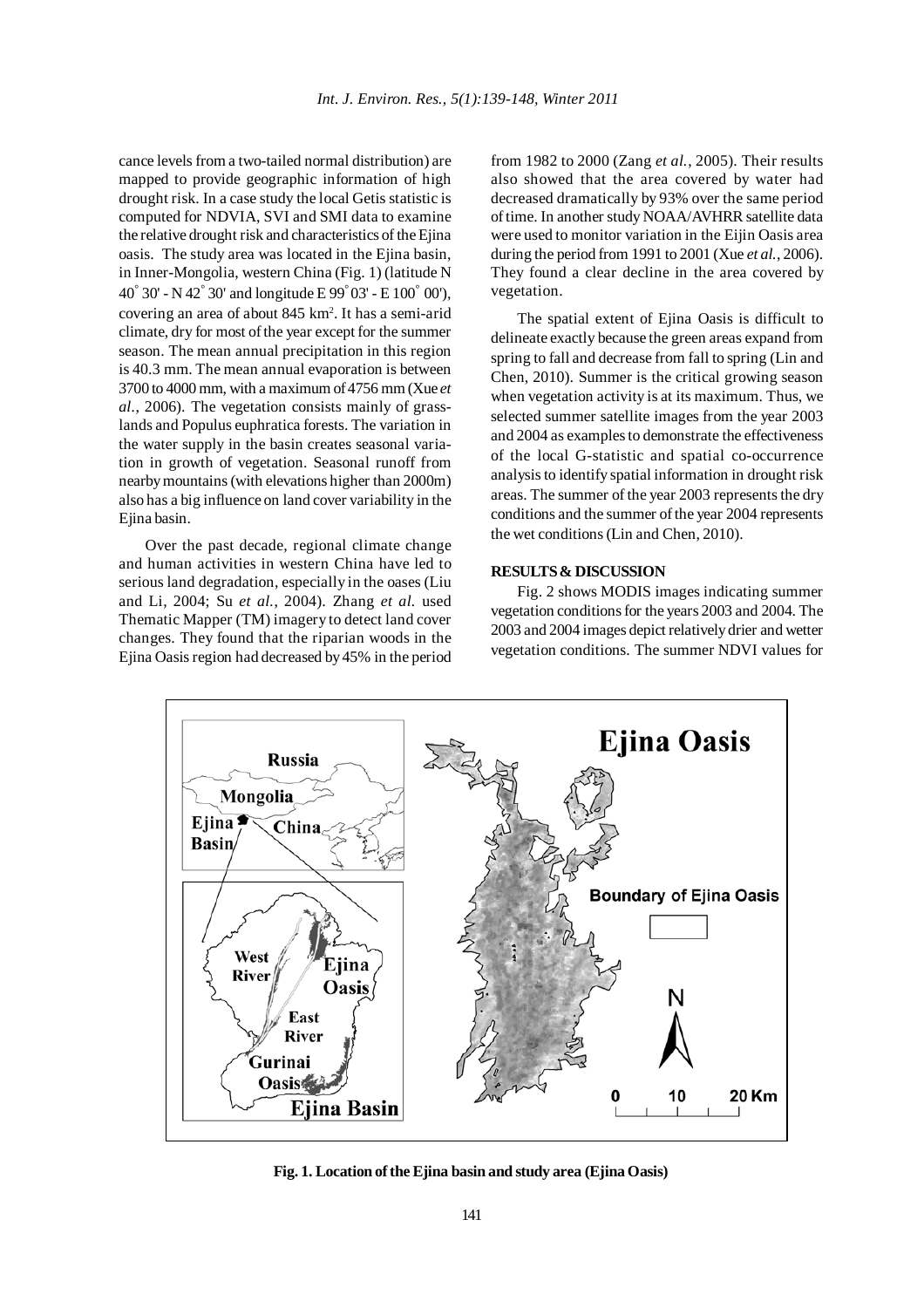

**Fig. 2. Spatial distribution of NDVI in the Ejina Oasis during summer of 2003 and 2004**



**Fig. 3. Spatial distribution of NDMI in the Ejina Oasis during summer of 2003 and 2004**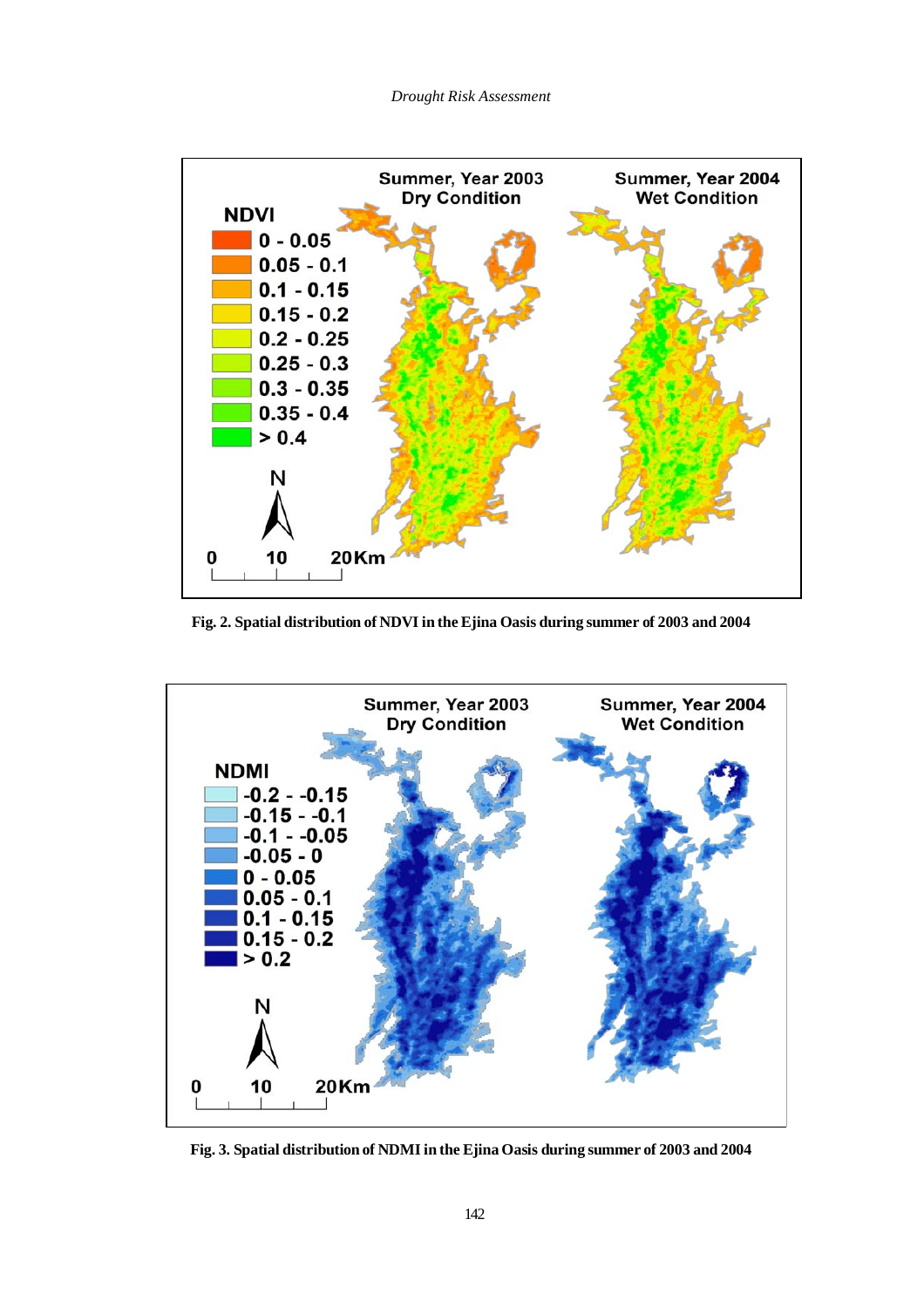year 2003 ranged from 0.04 to 0.59 and the summer NDVI values for year 2004 ranged from 0.04 to 0.62. Fig. 3 gives a general illustration of the NDMI distri bution, suggestive of land surface moisture conditions in the Ejina Oasis in the summer of the years 2003 and 2004. The summer NDMI values for the year 2003 ranged from -0.17 to 0.44 and the summer NDVI values for the year 2004 ranged from -0.13 to 0.48. A comparison of the NDVI and NDMI images indicates that 2003 was relatively drier than 2004.

The local G-statistic helps detect significantly different areas, termed spatial clusters, for high drought risk area. Figs. 4, 5 and 6 show the significant  $G_i^*$  values  $(\text{\textsterling})=0.05, 0.01,$  and  $(0.005)$  for the NDVIA, SVI, and SMI. The areas of high drought risk identified by NDVIA are 284 km<sup>2</sup> and 152 km<sup>2</sup> for the years 2003 and 2004, respectively. The areas of high drought risk identified by SVI are 271 km<sup>2</sup> and 190 km<sup>2</sup> for the years 2003 and 2004, respectively. The areas of high drought risk identified by SMI are 309 km<sup>2</sup> and 194 km<sup>2</sup> for the years 2003 and 2004, respectively. The results demonstrate the usefulness of the satellite derived drought indices applied for drought risk assessment in cases when ground truth data is lacking.

Also visible in Figs. 4, 5 and 6 are the intensification of the high drought risk in 2003 in the Ejina Oasis. The spatial patterns indicated by the local G-statistic are similar for the different drought indices. The analytical results demonstrate the stability and usefulness of satellite derived drought indices for quick drought assessment.

The local G-statistic results help to identify spatially homogeneous areas of relatively high drought risk. The extent and distribution of the spatial clusters throughout the oasis seem reasonable, given the spatial pattern of high drought risk. The spatial clusters can be viewed as geographic measures for monitoring drought anomalies or detecting areas of high drought risk. Overall, the local G-statistic images show the areas having the most significant drought anomalies (which would be high drought risk areas). This spatial information is important. It can be used to guide the local administration to prioritize water resources when serious drought occurs. Therefore, the local G-statistic should be part of knowledgediscovery approaches for large scale drought monitoring and assessment.



**Fig. 4. An data classification based on significance thresholds (95, 99, and 99.5%) is used to present spatial clusters for NDVIA**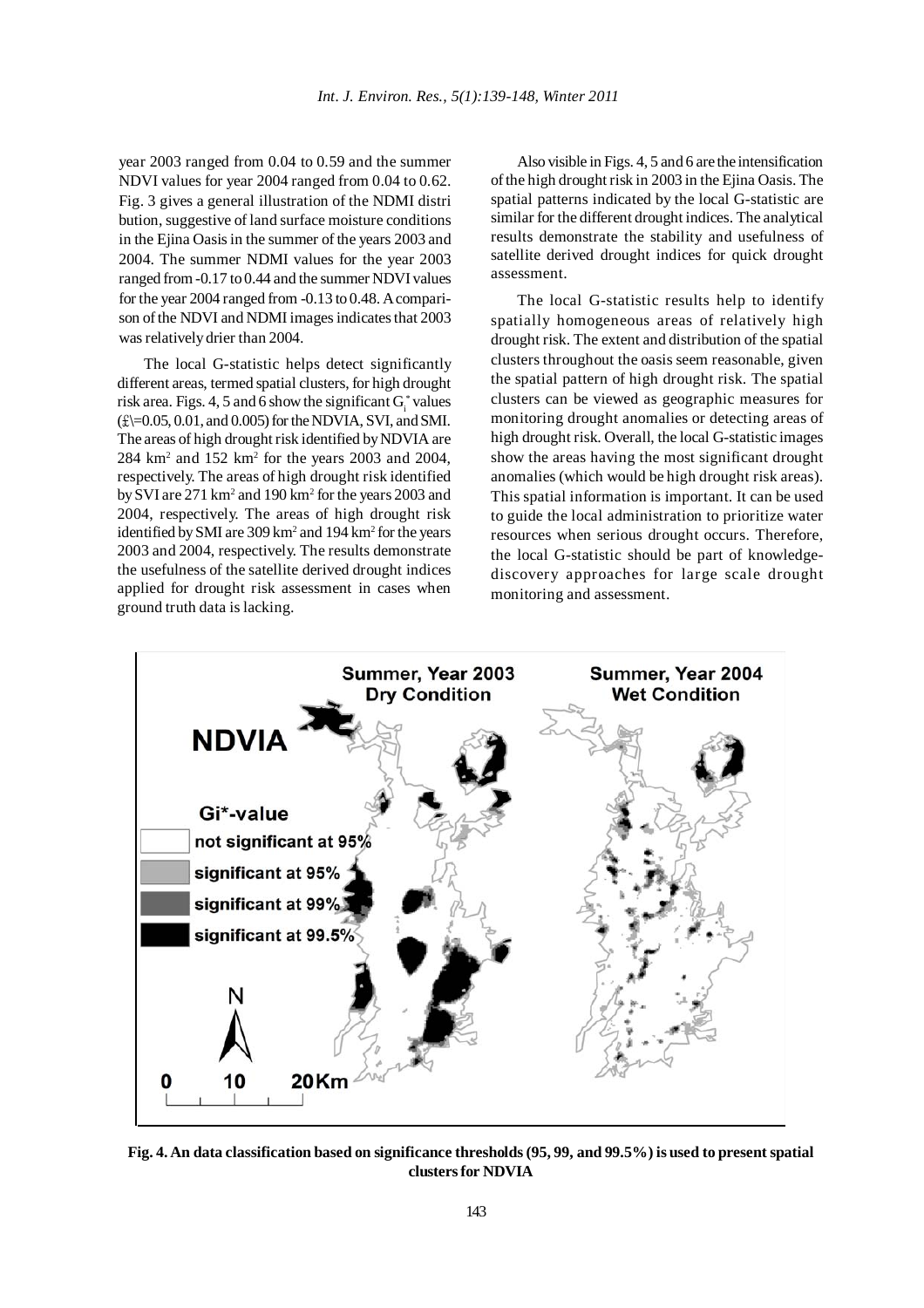



**Fig. 5. An data classification based on significance thresholds (95, 99, and 99.5%) is used to present spatial clusters for SVI**



**Fig. 6. An data classification based on significance thresholds (95, 99, and 99.5%) is used to present spatial clusters for SMI**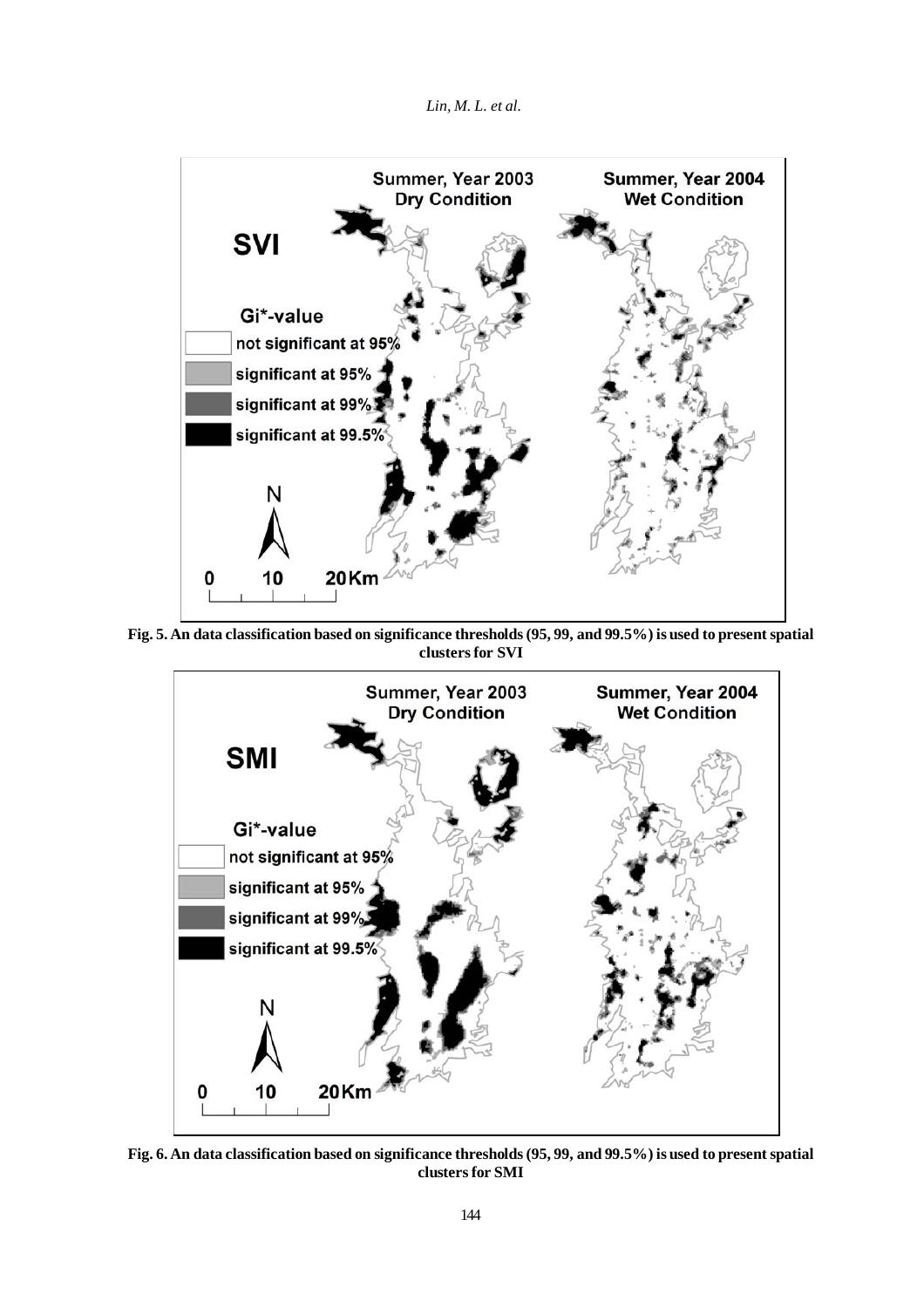The use of the local G-statistic method is not only advantageous for identifying spatial clusters of high drought risk areas, but also provides a visual basis for spatial comparison between drought indices. A geographical comparison of the maps in Figs. 4 , 5 and 6 shows the overlaying of high-value cells for drought indices. Although Figs. 4, 5 and 6 show some general spatial clusters between the different drought indices, the spatial distribution of these clusters is heterogeneous, with many isolated patches and single pixels. Thus, a spatial co-occurrence analysis (geographical overlay GIS analysis) is carried out to count the times the drought indices occur in the same cell. A map showing this new geographical information is shown in Fig.7.

In general, the light gray, mid-gray and black clusters indicate the exact spatial extent and clustering of areas of high drought risk, based on the co-location pattern of drought indices. The spatial distribution of the clusters appears to fit the phenomenon of vegetation/drought conditions in the study area. These clusters can be viewed as geographical hot spots of relatively high drought risk. It must be emphasized that these are only areas with potential for high drought risk. The result of spatial co-occurrence analysis is helpful for quick large scale geographical investigation of the potential/relative high drought risk. The Ejina Oasis study area is a good example for demonstrating the importance of the cluster concept (using local the G-statistic) for drought monitoring and spatial assessment. As mentioned earlier, integration of the drought indices, local G-statistic geo-computation and spatial co-occurrence analysis is only the first step in identifying high drought risk areas. These analysis results should be indentified and confirmed by field investigations. In brief, the phenomenon of clustering of drought indices provides an alternative viewpoint for drought monitoring and assessment, especially in drought risk assessment.

## **CONCLUSION**

This study is successful in delineating detailed spatial information of high drought risk areas from MODIS imagery taken in the summer months of the years 2003 and 2004. There is good spatial agreement



**Fig. 7. Delineation of spatial clusters showing high drought risk areas where 1 indicates the area identified by one of the drought indices (NDVIA, SVI, and SMI); 2 indicates the area identified by two of the drought indices; 3 indicates the area identified by all drought indices**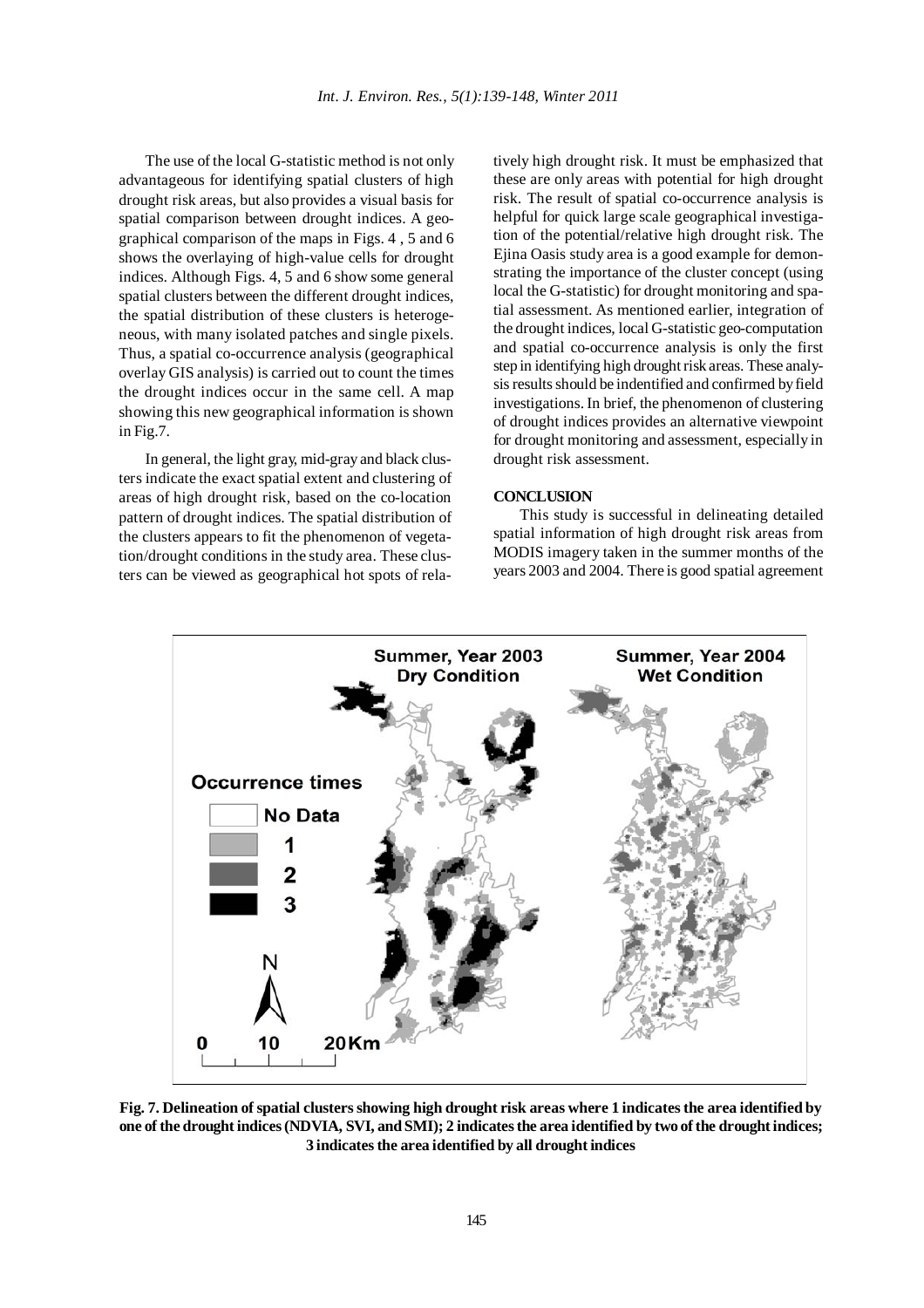### *Drought Risk Assessment*

between the different satellite-derived drought indices (NDVIA, SVI and SMI). The results demonstrate that the indices allow spatial identification of the areas at risk of drought and should be of significant help for drought assessment. The local G-statistic emphasizes the patterns of drought risk and data characteristics inherent in spatial data derived from remotely sensed imagery.

The results demonstrate the effectiveness of integrating remote sensing, geo-computation and geographic information techniques for quick drought assessment on the large scale when ground truth data is lacking. The spatial extent of high drought risk areas can be effectively monitored and assessed using satellite data and these spatial statistics. The method can be improved to play an important role, leading to more integrated analysis and obtaining a holistic view of arid and semi-arid environments. This is an alternative way of viewing and evaluating vegetation and drought conditions, mainly through drought indices, local G-statistics and spatial co-occurrence analysis.

This information is needed by government decision makers to identify the degree of drought stress for the oases as an integrated ecosystem. Practitioners and decision makers can get a better spatial insight of regional drought conditions and arrange water resources accordingly. Moreover, we suggest that this novel methodology should be applied in arid environments to enrich both theoretical and practical development of spatial/ecological monitoring and assessment.

## **ACKNOWLEDGEMENTS**

The authors would like to thank the National Science Council of the Republic of China, Taiwan, for their financial support of this research under contract nos. NSC98-2410-H-156-015, NSC96-2415-H-156-003-MY2 and NSC95-2415-H-156-007. The authors are also most grateful for the kind assistance of Prof. Abdoli, M. A., Editor-in-Chief of the International Journal of Environmental Research, and for the constructive suggestions of the anonymous reviewers, all of which has led to the making of several corrections and suggestions that have greatly aided us in improving the presentation of this paper.

### **REFERENCES**

Alam, J. B., Nahar, T. and Shaha, B. (2008). Evaluation of National Highway by Geographical Information System. Int. Journal. Environ. Res., **2 (4)**, 365-370.

Al-Bakri, J. T. and Taylor, J. C. (2003). Application of NOAA AVHRR for monitoring vegetation conditions and

biomass in Jordan. Journal of Arid Environments, **54 (3)**, 579-593.

Anyamba, A. and Tucker, C. J. (2005). Analysis of Sahelian vegetation dynamics using NOAA-AVHRR NDVI data from 1981-2003. Journal of Arid Environments, **63 (3)**, 596-614.

Anyamba, A., Tucker, C. J. and Eastman, J. R. (2001). NDVI anomaly patterns over Africa during the 1997/98 ENSO warm event. International Journal of Remote Sensing, **22 (10)**, 1847-1859.

Bajgiran, P. R., Darvishsefat, A. A., Khalili, A. and Makhdoum, M. F. (2008). Using AVHRR-based vegetation indices for drought monitoring in the Northwest of Iran. Journal of Arid Environments, **72**, 1086-1096.

Bayarjargal, Y., Karnieli, A., Bayasgalan, M., Khudulmur, S., Gandush, C. and Tucker, C. J. (2006). A comparative study of NOAA-AVHRR derived drought indices using change vector analysis. Remote Sensing of Environment, **105 (1)**, 9-22.

Bhuiyan, C., Singh, R. P. and Kogan, F. N. (2006). Monitoring drought dynamics in the Aravalli region (India) using different indices based on ground and remote sensing data. International Journal of Applied Earth Observation and Geoinformation, **8 (4)**, 289-302.

Faryadi, Sh. and Taheri, Sh. (2009). Interconnections of Urban Green Spaces and Environmental Quality of Tehran. Int. Journal. Environ. Res., **3 (2)**, 199-208.

Gao, B. C. (1996). NDWI – A Normalized Difference Water Index for remote sensing of vegetation liquid water from space. Remote Sensing of Environment, **58**, 257-266.

Getis, A. and Ord, J. K. (1992). The analysis of spatial association by use of distance statistics. Geographical Analysis, **24**, 189-206.

Goodwin, N. R., Coops, N. C., Wulder, M. A., Gillanders, S., Schroeder, T. A. and Nelson, T. (2008). Estimation of insect infestation dynamics using a temporal sequence of Landsat data. Remote Sensing of Environment, **112**, 3680- 3689.

Gutman, G., Ignatov, A. and Olson, S. (1996). Global land monitoring using AVHRR time series. Advances in Space Research, **17 (1)**, 51-54.

Hayes, D. J. and Cohen, W. B. (2007). Spatial, spectral and temporal patterns of tropical forest cover change as observed with multiple scales of optical satellite data. Remote Sensing of Environment, **106**, 1-16.

Hayes, D. J., Cohen, W. B., Sader, S. A. and Irwin, D. E. (2008). Estimating proportional change in forest cover as a continuous variable from multi-year MODIS data. Remote Sensing of Environment, **112**, 735-749.

Jin, S. and Sader, S. A. (2005). MODIS time-series imagery for forest disturbance detection and quantification of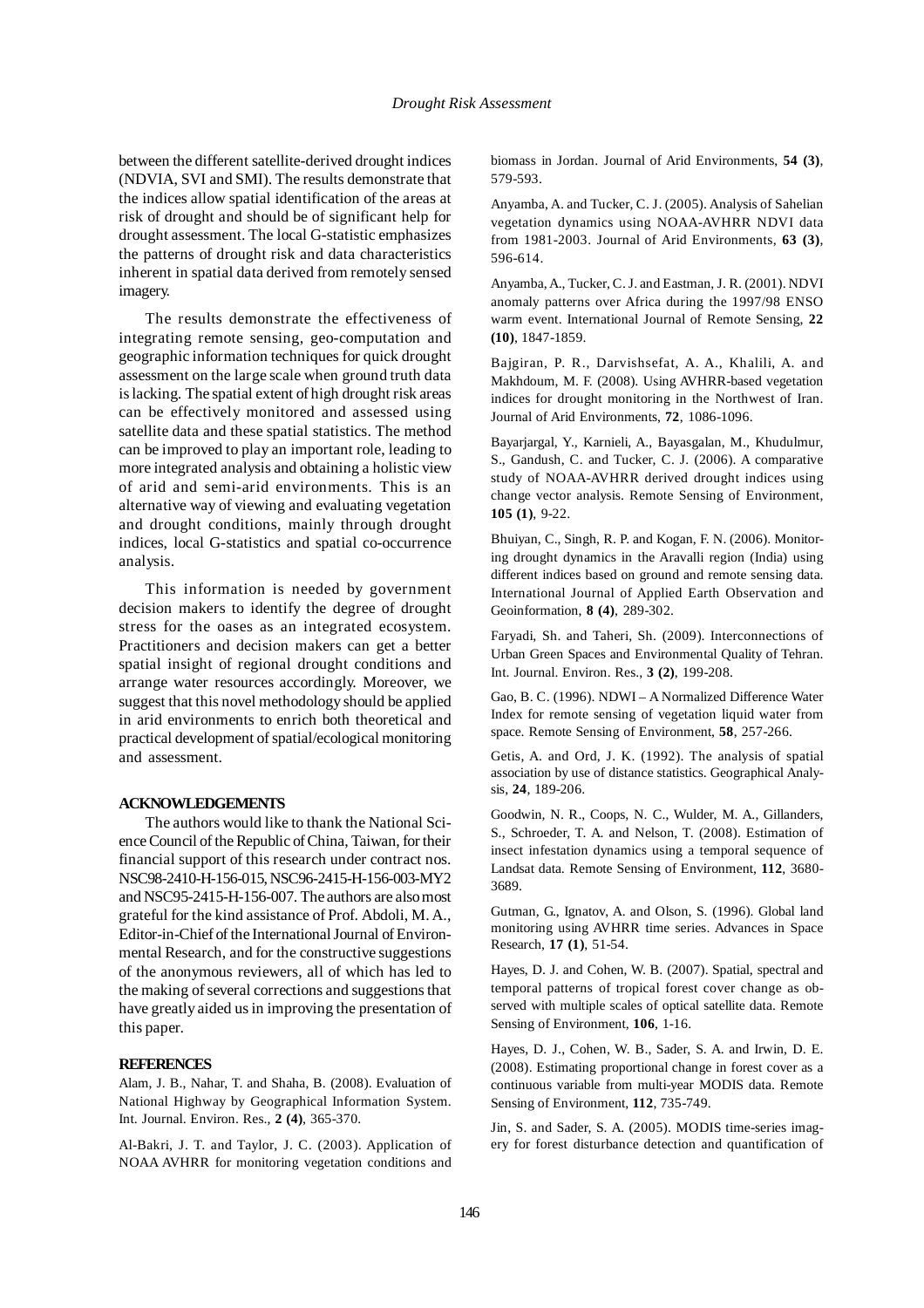patch size effects. Remote Sensing of Environment, **99**, 462-470.

Joarder, M. A. M., Raihan, F., Alam, J. B. and Hasanuzzaman, S. (2008). Regression Analysis of Ground Water Quality Data of Sunamganj District, Bangladesh. Int. Journal. Environ. Res., **2 (3)**, 291-296.

Karlsen, S. R., Tolvanen, A., Kubin, E., Poikolainen, J., Høgda, K. A., Johansen, B., Danks, F. S., Aspholm, P., Wielgolaski, F. E. and Makarova, O. (2008). MODIS-NDVI-based mapping of the length of the growing season in northern Fennoscandia. International Journal of Applied Earth Observation and Geoinformation, **10 (3)**, 253-266.

Karnieli, A., Gilad, U., Ponzet, M., Svoray, T., Mirzadinov, R. and Fedorina, O. (2008). Assessing land-cover change and degradation in the Central Asian deserts using satellite image processing and geostatistical methods. Journal of Arid Environments, **72**, 2093-2105.

LeDrew, E. F., Holden, H., Wulder, M. A., Derksen, C. and Newman, C. (2004). A spatial statistical operator applied to multidate satellite imagery for identification of coral reef stress. Remote Sensing of Environment, **91(3- 4)**, 271-279.

Lees, B. (2006). The spatial analysis of spectral data: Extracting the neglected data. Applied GIS, **2 (2),** 14.11- 14.13.

Legendre, P. (1993). Spatial Autocorrelation: Trouble or New Paradigm? Ecology, **74 (6)**, 1659-1673.

Lin, G. (2004). Comparing spatial clustering tests based on rare to common spatial events. Computers, Environment and Urban Systems, **28 (6)**, 691-699.

Lin, M. L. and Chen, C. W. (2010). Application of fuzzy models for the monitoring of ecologically sensitive ecosystems in a dynamic semi-arid landscape from satellite imagery. Engineering Computations: International Journal for Computer-Aided Engineering and Software, **27 (1)**, 5- 19.

Lin, M. L., Chen, C. W., Wang, Q. B., Cao, Y., Shih, J. Y., Lee, Y. T., Chen, C. Y. and Wang, S. (2009). Fuzzy modelbased assessment and monitoring of desertification using MODIS satellite imagery. Engineering Computations: International Journal for Computer-Aided Engineering and Software, **26 (7)**, 745-760.

Liu, P. X. and Li, X. L. (2004). Features of eco-environmental changes and ecological restoration and rehabilitation in Ejin Oasis in lower reaches of Heihe River. Bulletin of Soil and Water Conservation, **24 (5)**, 74-77.

Liu, W. T. and Juárez, R. I. N. (2001). ENSO drought onset prediction in northeast Brazil using NDVI International Journal of Remote Sensing, **22 (17)**, 3483-3501.

Mahiny, A. S. and Gholamalifard, M. (2007). Dynamic Spatial Modeling of Urban Growth through Cellular Automata in a GIS Environment. Int. Journal. Environ. Res., **1 (3)**, 272-279.

Martyniak, L., Dabrowska-Zielinska, K., Szymczyk, R. and Gruszczynska, M. (2007). Validation of satellite-derived soil-vegetation indices for prognosis of spring cereals yield reduction under drought conditions - Case study from central-western Poland. Advances in Space Research, **39 (1)**, 67-72.

Neigh, C. S. R., Tucker, C. J. and Townshend, J. R. G. (2008). North American vegetation dynamics observed with multi-resolution satellite data. Remote Sensing of Environment, **112 (4)**, 1749-1772.

Peters, A. J., Walter-Shea, E. A., Ji, L., Vina, A., Hayes, M. and Svoboda, M. D. (2002). Drought Monitoring with NDVI-Based Standardized Vegetation Index. Photogrammetric Engineering and Remote Sensing, **68 (1)**, 71-75.

Pijanowski, B.C., Tayyebi, A., Delavar, M. R. and Yazdanpanah, M. J. (2009). Urban Expansion Simulation Using Geospatial Information System and Artificial Neural Networks. Int. Journal. Environ. Res., **3 (4)**, 493-502.

Rowshan, G. R., Mohammadi, H., Nasrabadi, T., Hoveidi, H and Baghvand, A. (2007). The Role of Climate Study in Analyzing Flood Forming Potential of Water Basins. Int. Journal. Environ. Res., **1 (3)**, 231-236.

Seiler, R. A., Kogan, F., Wei, G. and Vinocur, M. (2007). Seasonal and interannual responses of the vegetation and production of crops in Cordoba - Argentina assessed by AVHRR derived vegetation indices. Advances in Space Research, **39 (1)**, 88-94.

Shobeiri, S. M. , Omidvar, B. and Prahallada, N. N. (2007). Digital Change Detection Using Remotely Sensed Data for Monitoring Green Space Destruction in Tabriz. Int. J. Environ. Res., **1 (1)**, 35-41.

Solaimani, K., Mohammadi, H., Ahmadi, M. Z. and Habibnejad, M. (2005). Flood occurrence hazard forecasting based on geographical information system. Int. Journal. Environ. Sci. Tech., **2 (3)**, 253-258.

Su, Y. H., Feng, Q., Lu, S. H., Zhang, Y. W. and Shi, J. H. (2004). The degradation of ecological environment in Ejinaqi and its cause analysis. Plateau Meteorology, **23 (2)**, 264- 270.

Tachiiri, K., Shinoda, M., Klinkenberg, B. and Morinaga, Y. (2008). Assessing Mongolian snow disaster risk using livestock and satellite data. Journal of Arid Environments, **72 (12)**, 2251-2263.

Tsai, P. J., Lin, M. L., Chu, C. M. and Perng, C. H. (2009). Spatial autocorrelation analysis of health care hotspots in Taiwan in 2006. BMC Public Health, **9**, 464.

Wilson, E. H. and Sader, S. A. (2002). Detection of forest harvest type using multiple dates of Landsat TM imagery. Remote Sensing of Environment, **80**, 385-396.